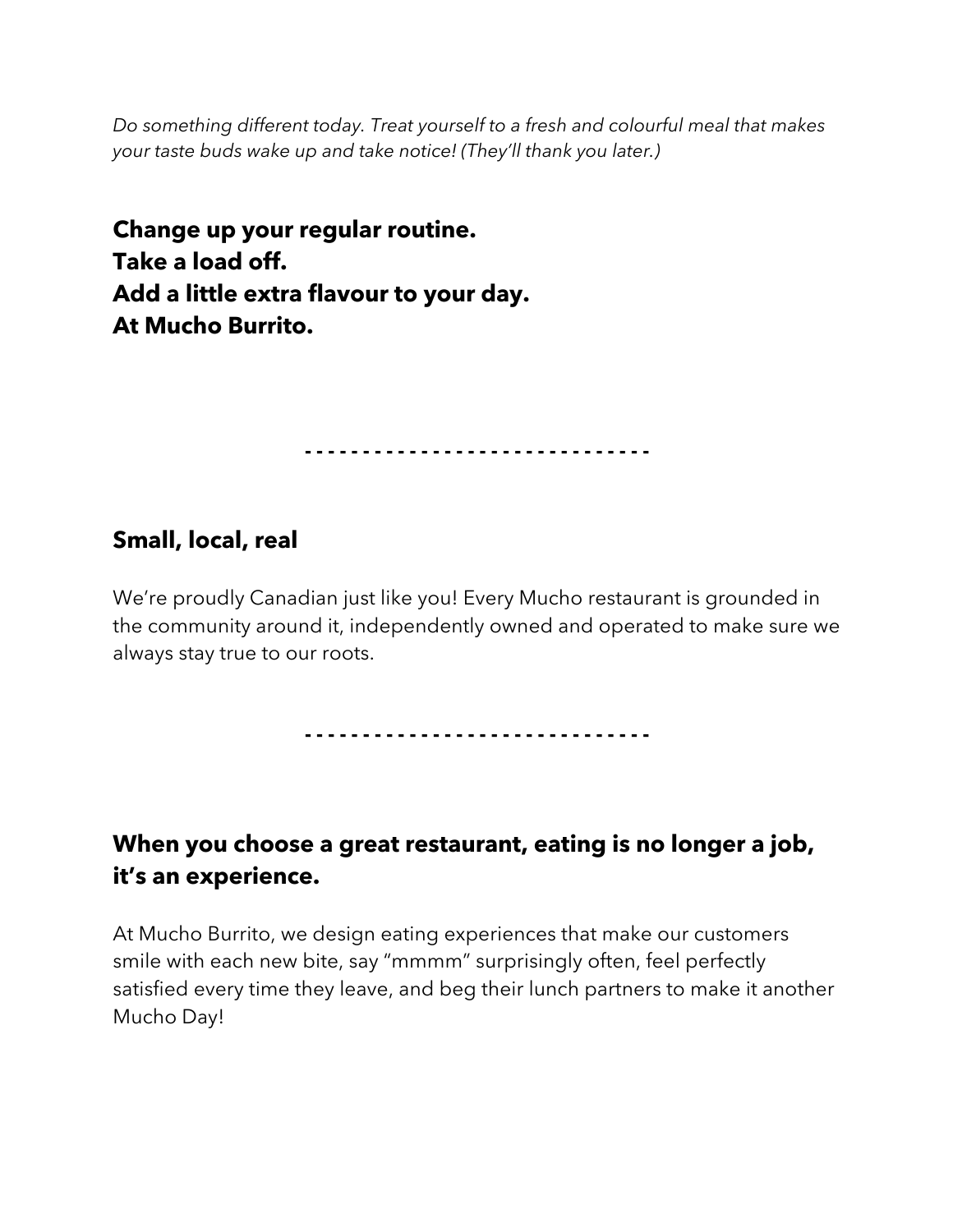**- - - - - - - - - - - - - - - - - - - - - - - - - - - - - -**

## **Make every day flavourful Make every day a flavourful one Every day should be full of flavour**

If there's one thing you can depend on Mucho Burrito for, it's textures and flavours you've never had before. Get full-throttle freshness with curated ingredients, authentic colours and tastes, and unique combinations. Be ready for your mouth to start watering for that first bite!

**- - - - - - - - - - - - - - - - - - - - - - - - - - - - - -**

**Trust in the Mucho Burrito experience that always has something new and exciting to try. It's a menu loaded with specially curated items to give you one-of-a-kind flavour mashups you'll love, and we can't wait to share.**

**- - - - - - - - - - - - - - - - - - - - - - - - - - - - - -**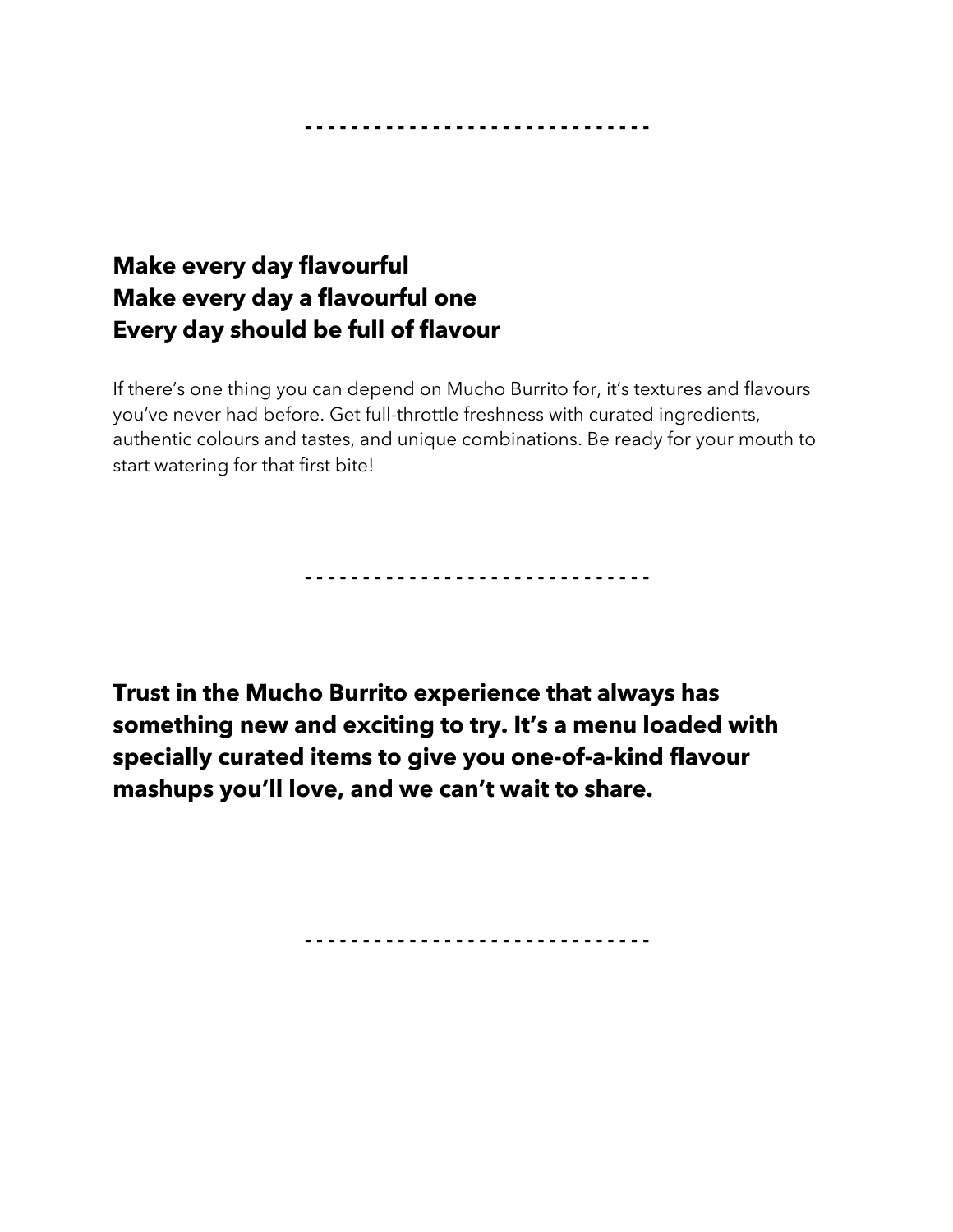# **Mucho perfect Mucho delicious Always good – no matter what you choose Any mood, any meal – always Mucho satisfying**

There's a menu option to suit your every mood and preference. Whatever you decide, we're all about delivering those distinct and desirable tastes that satisfy and re-invigorate so you can tackle the rest of your day the Mucho way.

**- - - - - - - - - - - - - - - - - - - - - - - - - - - - - -**

**Our palate-pleasing creations are overflowing with savoury ingredients, bold spices and unique seasonings that add flavour, aroma and texture. From sweet and salty, to piquant and fiery hot, you can taste the freshness in every bite.**

**- - - - - - - - - - - - - - - - - - - - - - - - - - - - - -**

### **Authentic, yet always evolving**

Mucho Burrito has a pulse on its industry and customers. Anything but static and mundane, we love changing and growing over time. Always innovating and reinterpreting our recipes and techniques, we stay true to our Mexican inspiration, but also honour a culture that is rich, colourful and exciting.

**- - - - - - - - - - - - - - - - - - - - - - - - - - - - - -**